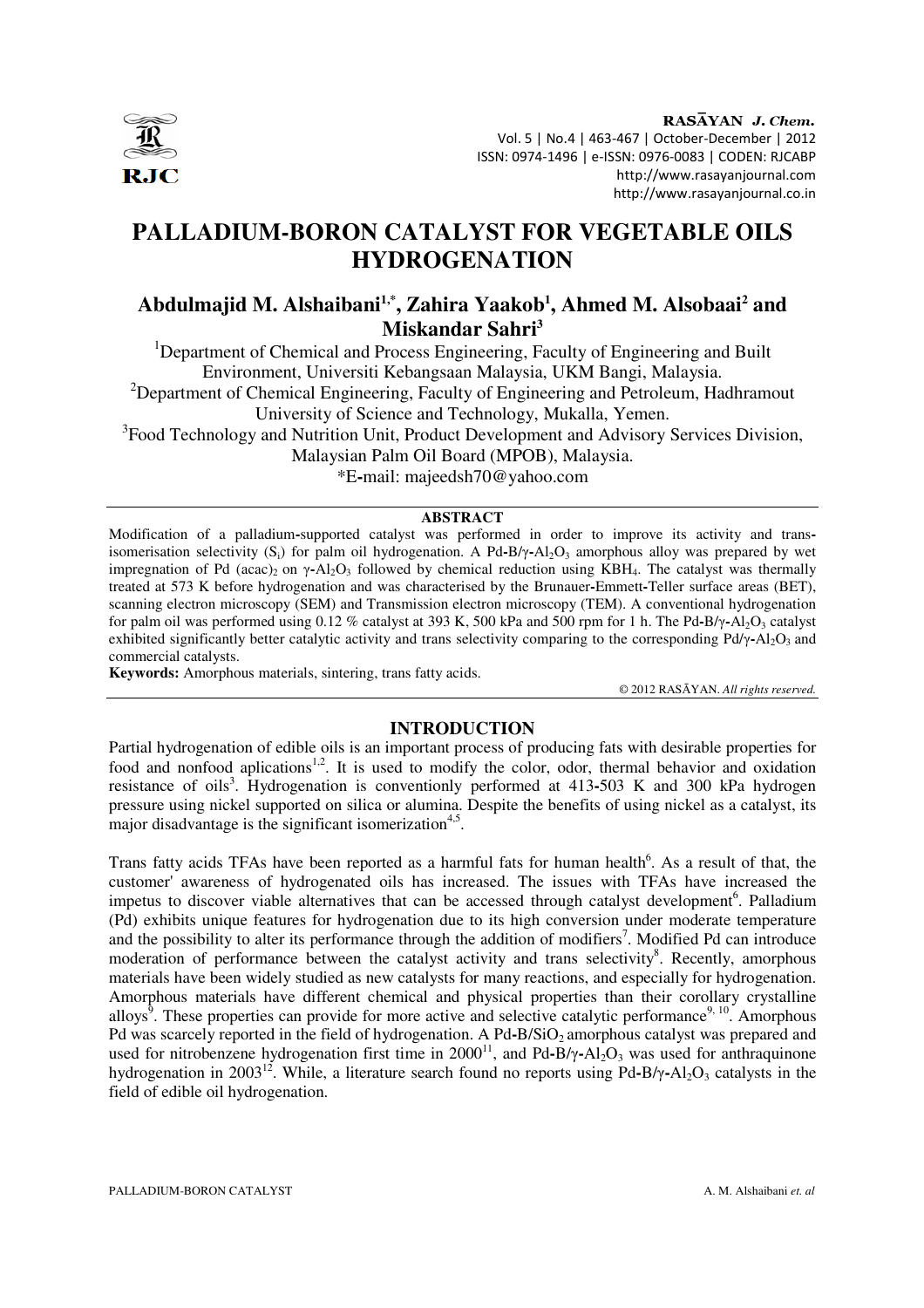### **EXPRIMENTAL**

### **Catalyst preparation**

The Pd/γ-Al<sub>2</sub>O<sub>3</sub> catalyst was prepared by wet impregnation of palladium on alumina (γ-Al<sub>2</sub>O<sub>3</sub>) by a similar method previously used <sup>3</sup>. A  $\gamma$ -Al<sub>2</sub>O<sub>3</sub> (Alfa Aesar, 60 mesh powder, 150 m<sup>2</sup>/g) was dried at 423 K for 2 h. Then it was impregnated with a toluene solution of Pd (Acac)  $\sigma$  (Johnson Matthey) at room temperature under agitation for 24 h. The catalyst was dried at 423 K for 2 h and then calcined at 773 K for 2 h. Unlike the previous preparation method, the drying and calcination were performed in absence of inert gases. The Pd-B/y-Al<sub>2</sub>O<sub>3</sub> catalyst was prepared by the chemical reduction of Pd/y-Al<sub>2</sub>O<sub>3</sub> using aqueous solution contain 0.2 MKBH<sub>4</sub> (Acros organics) and 0.96 M KOH. The KBH<sub>4</sub>/Pd<sup>+2</sup> molar ratio was equal to 3 for total reduction of palladium oxide. The KBH4 solution was added slowly to the catalyst precursor at low temperature and well agitation. Pd**-**B/γ**-**Al2O3 was carefully washed using distilled water and subsequently with ethanol<sup>13</sup>. The Pd-B/ $\gamma$ -Al<sub>2</sub>O<sub>3</sub> was dried and then annealed at 573 K for 2 h under air atmosphere. Unlike other oil hydrogenation catalysts, this catalyst is high stable against oxidation and does not need to keep in high saturated fat for long time storage.

### **Catalyst characterisation**

The Brunauer**-**Emmett**-**Teller (BET, Micromeritics ASAP 2020) surface area was determined using a similar method reported by Fernandez et al<sup>6</sup>. Surface morphology was observed by scanning electron microscopy (SEM, INCAx**-**sight**-**7353**-**Oxford instruments), including the energy**-**dispersive X**-**ray spectroscopy (EDX) application for catalyst metal content measurement. Transmission electron microscopy (TEM) was performed on a CM12 transmission electron microscope (Philips).

### **Catalyst activity measurements**

The hydrogenation tests were performed in a 400 ml batch reactor equipped with devices for controlling the temperature, pressure and agitation. The batch consisted of 250 g of refined, bleached and deodorised palm oil supplied by the Yemen Company for Ghee and Soap Industry (YCGSI). The hydrogenation was performed using 0.12 % catalyst at 393 K, 500 kPa and 500 rpm for 1 h. The composition (%) of the palm oil samples applied for hydrogenation was  $C18:0 = 6.0$ ,  $C18:1 = 40.75$ ,  $C18:2 = 7.75$  and  $C18:3 = 0.1$ . The reactor was supplied with hydrogen (chromatographic grade) at a constant pressure as required for each test. The tests were performed using the catalysts shown in Table-1. Pd/γ-Al<sub>2</sub>O<sub>3</sub> and Escat were used for the purpose of comparison, where Escat is a commercial Pd/γ-Al<sub>2</sub>O<sub>3</sub> catalyst supplied by (BASF, Netherlands).

### **Analytical and calculation methods**

The analyses of fatty acids, trans fatty acids and iodine values were performed using the corresponding American Oil Chemists' Society (AOCS) test methods $^{14}$ .

Calculation of catalyst activity, trans selectivity and  $C = C$  conversion were performed by the methods used in literatures previously.<sup>15-17</sup>

| Catalyst                                            | Pd content <sup>a</sup> $(\%)$ | Catalyst loading <sup>b</sup> (mg <sub>Pd</sub> /g <sub>oil</sub> ) $x10^3$ |
|-----------------------------------------------------|--------------------------------|-----------------------------------------------------------------------------|
| $Pd/\gamma$ -Al <sub>2</sub> O <sub>3</sub>         | 0.73                           | 8.8                                                                         |
| $Pd-B/\gamma - Al_2O_3$                             | 0.73                           | 8.8                                                                         |
| $Pd/\gamma$ -Al <sub>2</sub> O <sub>3</sub> (Escat) |                                |                                                                             |

Table-1: The metallic composition of the catalyst samples.

<sup>a</sup> Palladium content in the catalyst.<sup>b</sup> palladium metal concentration in the oil.

### **RESULTS AND DISCUSSION**

### **Catalyst characterization**

The BET surface area for Pd/γ-Al<sub>2</sub>O<sub>3</sub> was 164.3 m<sup>2</sup>/g. However, it was reduced to 121.3 m<sup>2</sup>/g for Pd-B/γ- $A<sub>1</sub>Q<sub>3</sub>$ . This reduction in surface area could be attributed to (1) an increase in the metal loading resulted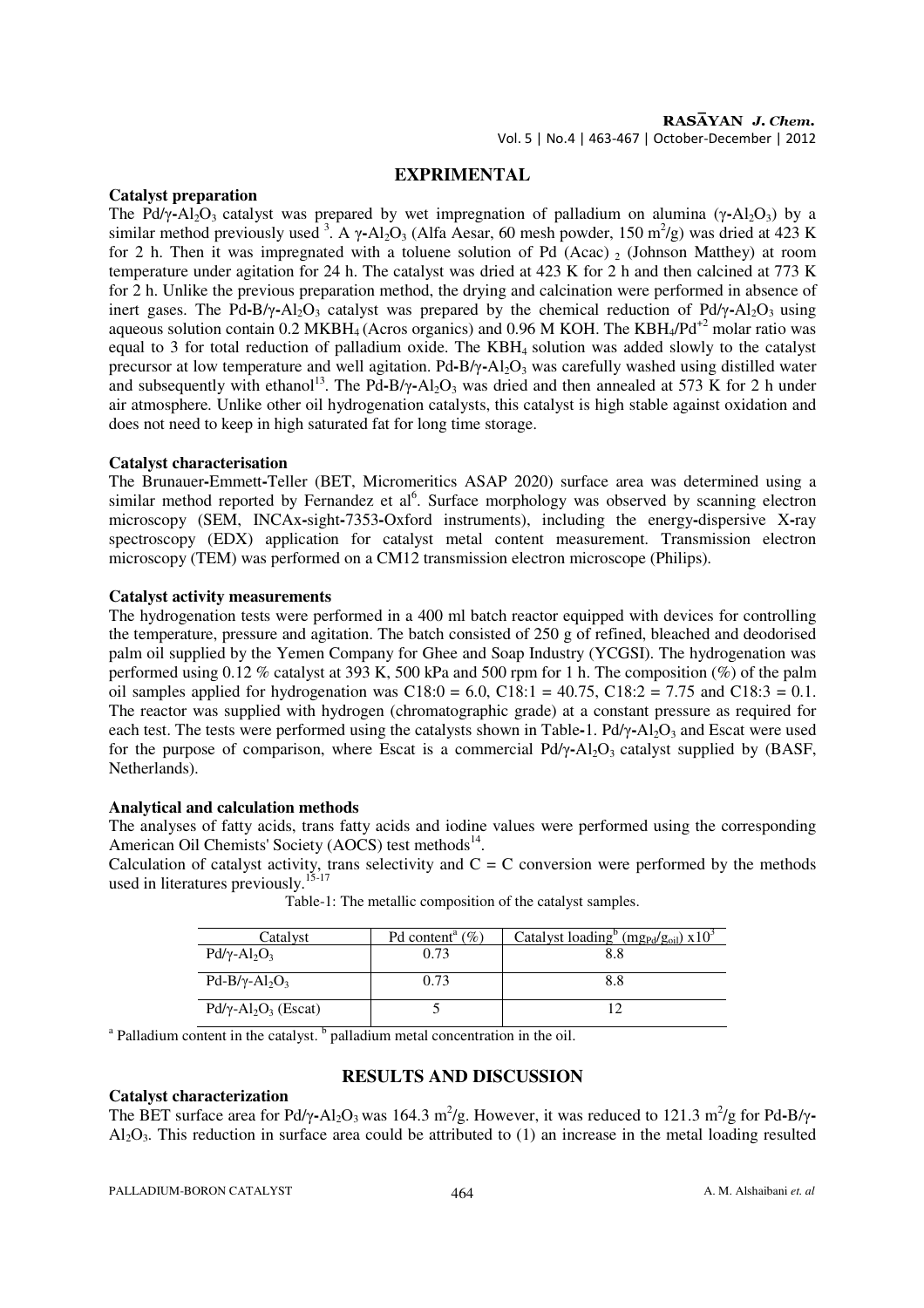#### RASAYAN J. Chem. Vol. 5 | No.4 | 463-467 | October-December | 2012

from chemical reduction, or (2) thermal treatment at 573 K that could cause the Pd**-**B alloy particles sintering and gathering<sup>18</sup>. Pore diameter, however, was increased slightly from 5.71 nm for Pd/γ-Al<sub>2</sub>O<sub>3</sub> to 5.84 nm for Pd**-**B/γ**-**Al2O3.This increase can be attributed to the thermal treatment performed for Pd**-**B/γ**-**Al2O3. The pore diameter of both Pd/γ**-**Al2O3 and Pd**-**B/γ**-**Al2O3is considered to be suitable for oil and fat hydrogenation according to the Coenen classification<sup>19</sup>.

The morphology of Pd-B/γ-Al<sub>2</sub>O<sub>3</sub> was confirmed by means of SEM. There were pure, clean, and small particles appeared on the surface of Pd/γ-Al<sub>2</sub>O<sub>3</sub> as shown in Fig. 1A. However, Pd-B/γ-Al<sub>2</sub>O<sub>3</sub> exhibited a "cotton**-**like" porous morphology in which the support was covered by fine white coating of Pd-B amorphous alloy as shown in Fig.  $1B^{20}$ .



Fig.-1: The SEM images of: (A) Pd/γ-Al<sub>2</sub>O<sub>3</sub> (annealed at 773 K), (B) Pd-B/γ-Al<sub>2</sub>O<sub>3</sub> (annealed at 573 K) and (C) palladium distribution on the alumina support.

Pd**-**B/γ**-**Al2O3 exhibited a good distribution of Pd sites on the alumina support as shown in Fig. 1C. The EDX analysis detected both Pd and B, confirming the existence of Pd**-**B alloys on the catalyst particles and confirming that the average palladium content was 0.73% as shown in Fig. 2.



Fig.-2: The TEM images of: (a)  $Pd/\gamma$ -Al<sub>2</sub>O<sub>3</sub> and (b)  $Pd-B/\gamma$ -Al<sub>2</sub>O<sub>3</sub>.

Fig. 3 shows the TEM images of the prepared catalysts. The average particle size was 5.8 nm and 6.9 nm for Pd/γ**-**Al2O3 and Pd**-**B/γ**-**Al2O3 respectively. The bigger size of Pd**-**B/γ**-**Al2O3 can be attributed to the aggregation and growth of metal particles during chemical reduction and thermal treatment for the Pd**-**B/γ-Al<sub>2</sub>O<sub>3</sub> catalyst.

### **Catalyst activity measurement**

The C = C saturation conversion for Pd-B/ $\gamma$ -Al<sub>2</sub>O<sub>3</sub> was 7.82 % compared to 5.31 and 4.50 % for Escat and Pd/γ-Al<sub>2</sub>O<sub>3</sub> catalyst samples respectively. This result was compatible with the catalyst activity of Pd-B/γ-Al<sub>2</sub>O<sub>3</sub> which is higher than both the Pd/γ-Al<sub>2</sub>O<sub>3</sub> and Escat samples as shown in Fig. 4.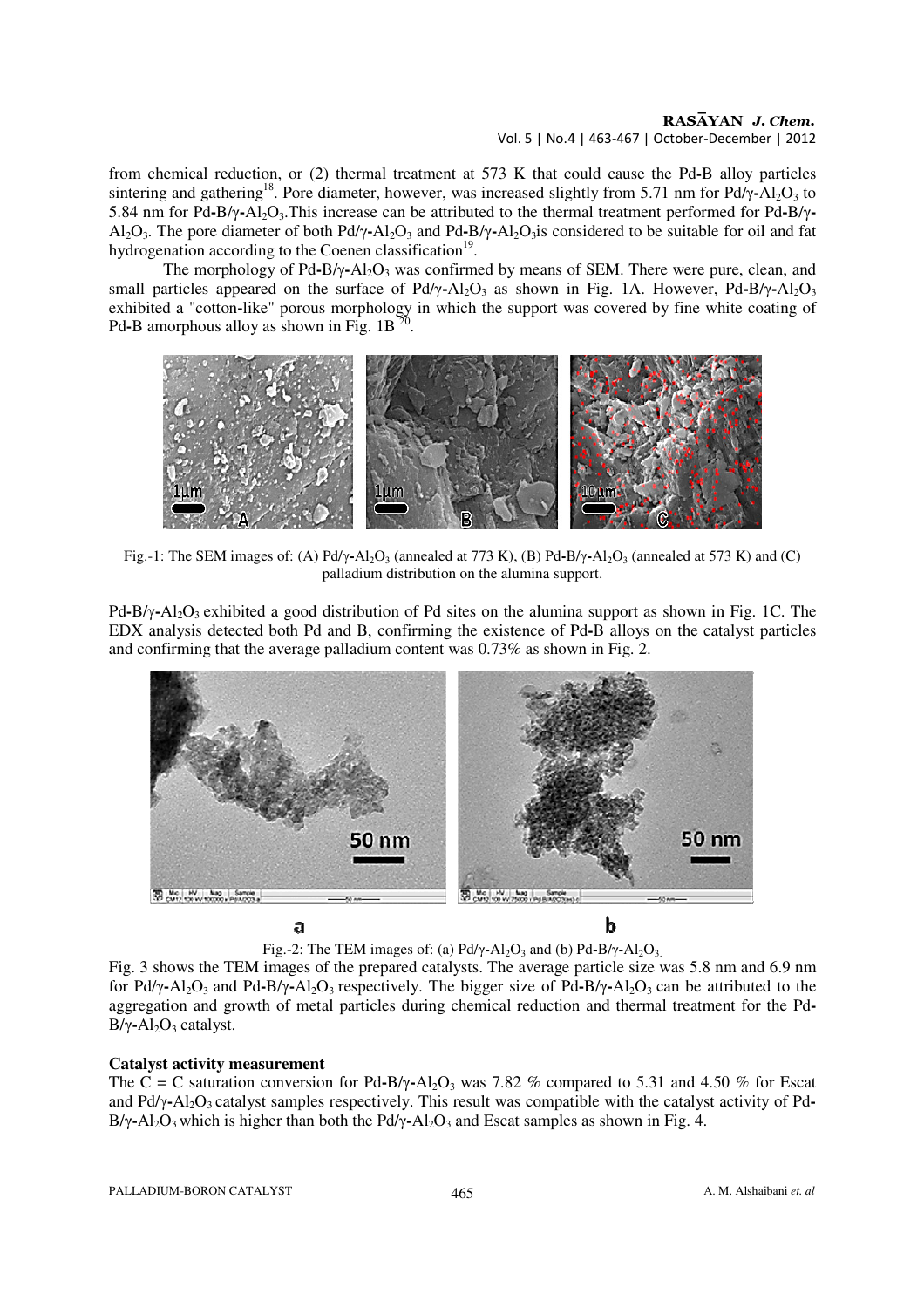

Fig.-3: EDX result for metallic content of Pd-B/γ-Al<sub>2</sub>O<sub>3</sub> catalyst sample.



Fig.-4: Hydrogenation of palm oil. T = 393 K, P = 500 kPa, agitation = 500 rpm, reaction time = 1 h and catalyst loading 8.8 ppm for Pd/γ-Al<sub>2</sub>O<sub>3</sub> and Pd-B/γ-Al<sub>2</sub>O<sub>3</sub>but 12 ppm for Escat.

The higher activity of Pd-B/γ-Al<sub>2</sub>O<sub>3</sub> was attributed to a stronger capability for hydrogen adsorption as well as higher concentration of active sites<sup>20, 21</sup>. These results were in agreement with those previously reported of using similar catalyst for the hydrogenation of different hydrocarbons<sup>13, 20, 21</sup> .

A reduction in the trans selectivity  $(S_i)$  was also noticed from 1.71 for Pd/ $\gamma$ -Al<sub>2</sub>O<sub>3</sub> to 1.66 for Escat and 1.3 for Pd-B/γ-Al<sub>2</sub>O<sub>3</sub>catalyst. This reduction in selectivity may be correlated with the effect of the metalloid element (boron) as an electron donor that changes the electron density of the Pd atom<sup>12</sup>. Unlike the previous results of oil hydrogenation using palladium modified catalyst<sup>3</sup>, it is worthwhile to emphasise that the reduction in trans isomerisation selectivity (S<sub>i</sub>) for Pd-B/γ-Al<sub>2</sub>O<sub>3</sub> was not correlated with decline in catalyst activity.

### **CONCLUSION**

An amorphous alloy catalyst, Pd**-**B/γ**-**Al2O3, was prepared by impregnation and chemical reduction. Analysis showed that chemical reduction has clear effect on the catalyst behaviour. Pd-B/γ-Al<sub>2</sub>O<sub>3</sub> exhibited higher activity and better trans selectivity than  $Pd/\gamma$ -Al<sub>2</sub>O<sub>3</sub> and Escat catalysts. The results suggest that the catalyst morphology can be considered as a factor affecting on the hydrogenation activity and trans isomerisation selectivity.

### **ACKNOWLEDGEMENTS**

The authors acknowledge the financial support provided by Universiti Kebangsaan Malaysia (UKM) by the fund (MOSTI 03**-**01**-**02**-**SF0696), Yemen Company for Ghee and soap industry (YCGSI) and Food Technology and Nutrition Unit-Malaysian Palm Oil Board (MPOB).